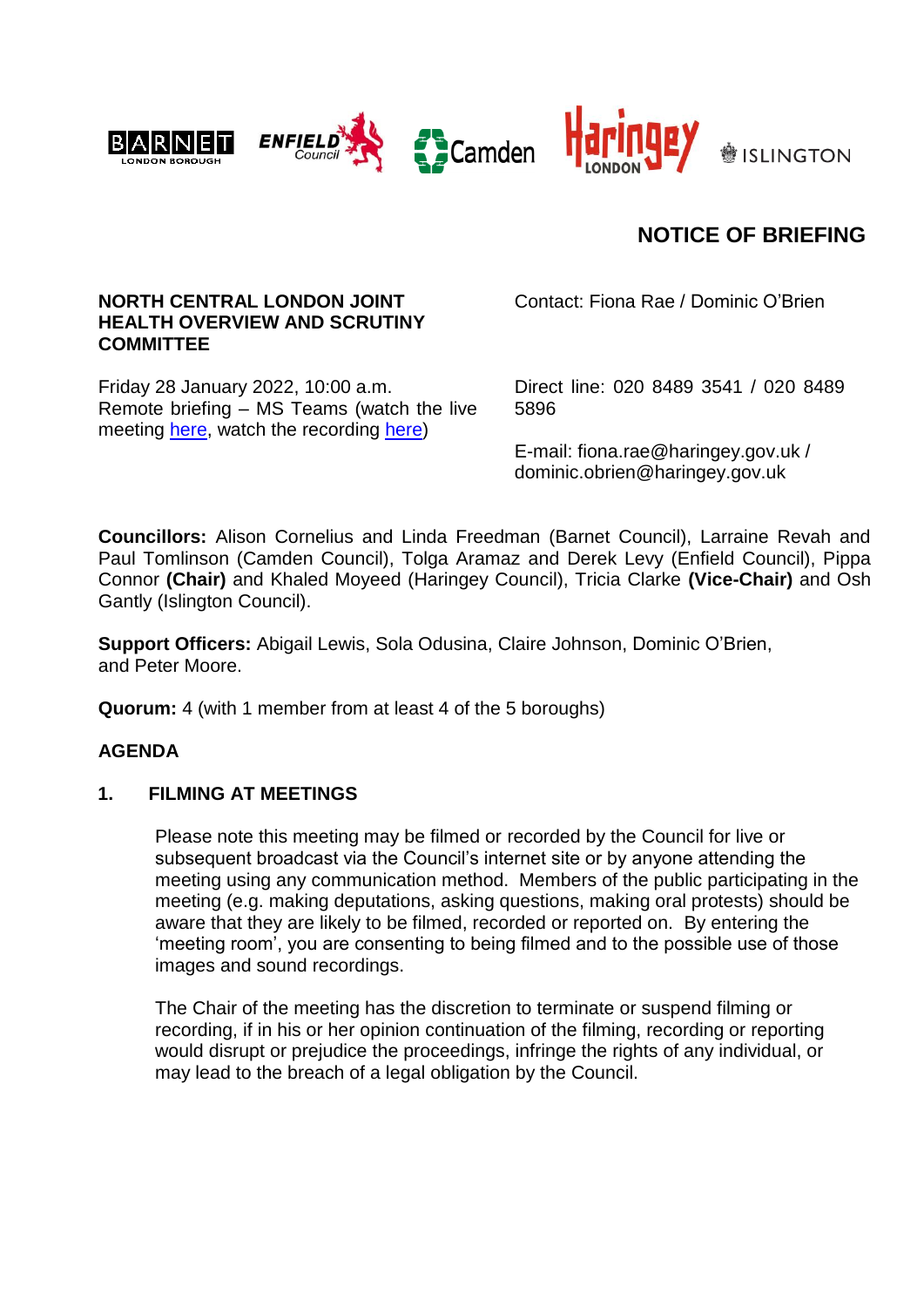# **2. APOLOGIES FOR ABSENCE**

To receive any apologies for absence.

#### **3. URGENT BUSINESS**

The Chair will consider the admission of any late items of Urgent Business. (Late items will be considered under the agenda item where they appear. New items will be dealt with under item 11 below).

# **4. DECLARATIONS OF INTEREST**

A member with a disclosable pecuniary interest or a prejudicial interest in a matter who attends a meeting of the authority at which the matter is considered:

(i) must disclose the interest at the start of the meeting or when the interest becomes apparent, and

(ii) may not participate in any discussion or vote on the matter and must withdraw from the meeting room.

A member who discloses at a meeting a disclosable pecuniary interest which is not registered in the Register of Members' Interests or the subject of a pending notification must notify the Monitoring Officer of the interest within 28 days of the disclosure.

Disclosable pecuniary interests, personal interests and prejudicial interests are defined at Paragraphs 5-7 and Appendix A of the Members' Code of Conduct

## **5. DEPUTATIONS / PETITIONS / PRESENTATIONS / QUESTIONS**

To consider any requests received in accordance with Part 4, Section B, paragraph 29 of the Council's constitution

## **6. MINUTES**

To confirm and sign the minutes of the North Central London Joint Health Overview and Scrutiny Committee meeting on 26 November 2021 as a correct record. **(Report to follow)**

#### **7. UPDATE ON THE ROYAL FREE AND NORTH MIDDLESEX HOSPITALS PARTNERSHIP**

To receive a verbal update on the Royal Free and North Middlesex Hospitals partnership.